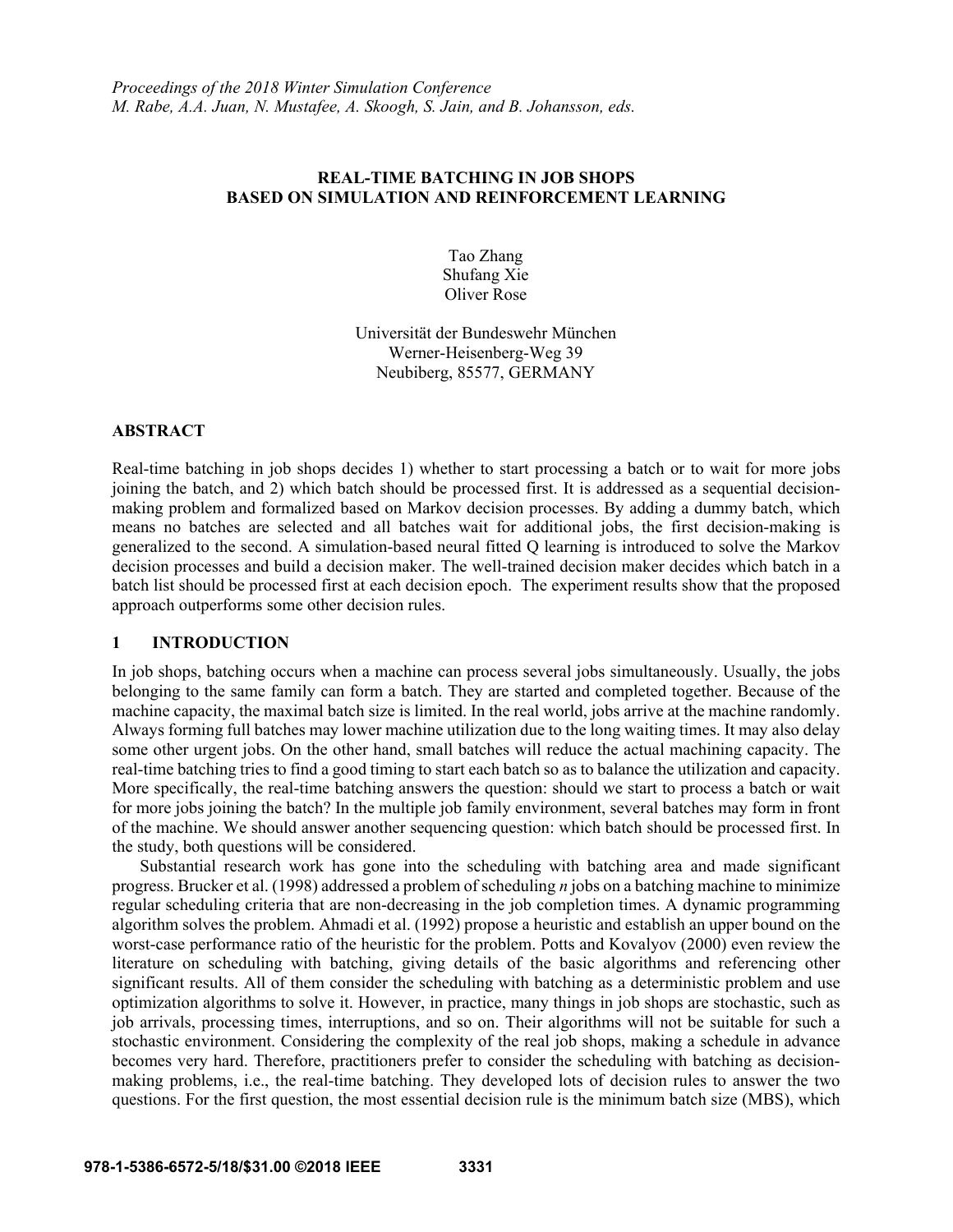is introduced by Neuts (1967). The batching machine starts to process a batch only when a minimum number of jobs are present in the batch. Another common rule is the maximum waiting time (MWT) under which the machine starts to process a non-full batch whenever the batching time reaches the maximum. Considering the future job arrivals, Glassey and Weng (1991) present a dynamic batching heuristic (DBH) which dynamically calculates the number of the arrivals that each batch should wait for. Fowler et al. (1992) modify the DBH rule to consider only the next arrival and decide whether to start the batch now or to wait for the next arrival. The biggest disadvantage of this rule is that we must determine some parameters (such as MBS and MWT) or forecast the future job arrivals ahead. For the second question, decision rules, such as First In First Out (FIFO), Shortest Processing Time (SPT), and Earliest Due Date (EDD), are very common answers (Blackstone et al. 1982). However, these decision rules are very rough methods and cannot adapt to the changing situation in the job shops (Zhang and Rose 2013). Gabel and Riedmiller (2007) adopt an alternative view by modeling the job-shop sequencing problems as multi-agent reinforcement learning problems. In fact, they interpret job-shop sequencing problems as Markov decision processes and attach to each resource an adaptive agent that makes its job dispatching decisions independently of the other agents and improves its dispatching behavior by trial and error employing a reinforcement learning algorithm. However, the application of Markov decision processes in real-time job shop sequencing problems still lacks theoretical support. Even for a single agent Markov decision process, lots of issues are still unsolved, for example, how to describe the state of job shops and when to observe the state. Zhang et al. (2017) simplify the problem and consider only one agent in the Markov decision process. The decision epoch and the state are explicitly defined. The study proves that the Markovian property is held in the Markov decision process built from the job shop sequencing problems. The problem is solved by simulation and reinforcement learning.

In this study, we will extend the study further and try to answer both the sequencing and batching questions together. The paper is structured as follows: Markov decision processes and reinforcement learning are introduced in Section 2. Section 3 shows how we model the real-time batching problem as a Markov decision process. A simulation-based neural fitted Q learning algorithm is proposed in Section 4. An experiment and its results are reported in Section 5. The paper is concluded in the last section.

# **2 REINFORCEMENT LEARNING AND MARKOV DECISION PROCESSES**

In this section, we will give a brief introduction to reinforcement learning and Markov decision processes. Most contents, like concepts and notations, are from the book by Sutton and Barto (1998). For more information, please refer to this book.

# **2.1 Reinforcement Learning**

Reinforcement learning is learning how to act in different situations through interacting with the environment so as to maximize a numerical reward signal. The learner is not told which actions to take but instead must discover which actions yield the most reward by trying them or by the experience of the past trials. Actions may affect not only the immediate reward but also the next situation and, through that, all subsequent rewards. Trial-and-error search and delayed reward are the two most important distinguishing features of reinforcement learning.

# **2.2 Markov Decision Processes**

Markov Decision Processes (MDPs) are a mathematically idealized form of the reinforcement learning problem for which precise theoretical statements can be made. A Markov decision process has two components: a decision maker and its environment. The decision maker observes the state of the environment at discrete points in time (decision epochs) and meanwhile makes decisions, i.e., takes an action based on the state. The decisions made by the decision maker are then executed in the environment which will find itself in a new state later. As a response to the decision maker, the environment also returns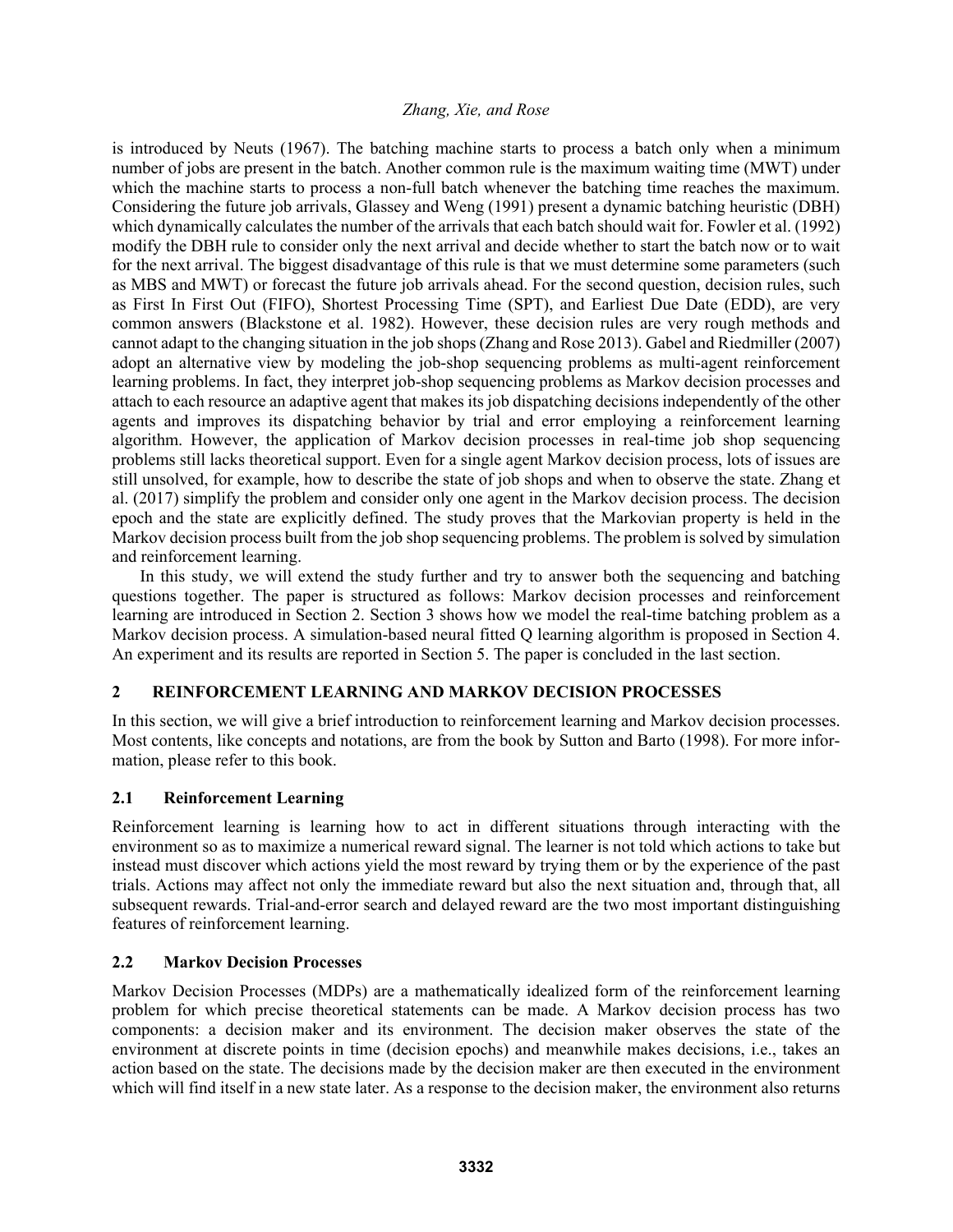a reward to the decision maker. The goal of the decision maker is to find an optimal way to make decisions so as to maximize the long-term cumulative rewards.

Therefore, the Markov decision process can be described by a five-tuple  $MDP = \langle T, S, A(s), P(s) \rangle$  $|s, a\rangle$ ,  $R(s'|s, a)$ , where *T* is a set of decision epochs at which the decision maker makes decisions; *S* is a set of all possible states of the environment;  $A(s)$  is a set of possible actions (alternatives) while the state is  $s, s \in S$ ;  $P(s' | s, a)$  is a set of the probabilities that the state of the environment changes from state *s* to state *s'* after action *a* is taken, which satisfies

$$
\sum_{s\in S} p(s' | s, a) = 1.
$$

 $R(s' | s, a)$  is a set of rewards that the decision maker obtains after taking action *a*, and the state of the environment changes from state *s* to state *s'*. At each decision epoch  $t, t \in T$ , the decision maker selects an action  $a, a \in A(s)$  according to the environment's state  $s, s \in S$ . As a consequence of its action *a*, the decision maker receives a numerical reward  $r, r \in \mathbb{R}$  from the environment, and the state of the environment changes to  $s', s' \in S$ . A very common goal is that the decision maker tries to find a policy to make decisions so that the sum of the discounted rewards it receives in the future is maximized. The expected discounted reward is (Sutton and Barto 1998)

$$
R_t = \sum_{k=0}^{\infty} \gamma^k r_{t+k+1},
$$

where *r* is a parameter,  $0 \le \gamma \le 1$ , called the discount rate.

MDPs can be solved by dynamic programming. Suppose we know  $P(s'|s,a)$  and  $R(s'|s,a)$  $\forall s \in S, a \in A(s), s' \in S$ , and we wish to calculate an optimal policy  $\pi$  that maximizes the expected discounted reward, where  $\pi(s) \in A(s)$  is the action to be taken in state *s* suggested by policy  $\pi$ . If we define  $Q(s, a)$  as the value of action *a* taken in state s and let  $Q(s, a) = E(R, |S| = s)$ , the following two equations can be derived:

$$
Q(s,a) \leftarrow \sum_{s'} p(s' | s,a) [r(s' | s,a) + \gamma \max_{a'} Q(s',a')]
$$

$$
\pi(s) = \arg \max_{a'} Q(s,a),
$$

To solve the first Bellman equation, we can calculate the optimal value function. The optimal policy can be obtained through the second equation which means that the action with the greatest value  $Q(s, a)$  will be taken.

## **3 MDP VIEW OF REAL-TIME BATCHING**

Real-time batching is a semi-Markov decision process. As we mentioned before, the main concern of the real-time batching is to decide whether to start processing a batch and which batch in the queue should be processed first. These types of decisions have to be made again and again by operators during the manufacturing process. Decisions made now have both immediate and long-term effects and determine the later decision epoch. Apparently, the operators are the decision makers, and the job shop is the environment. Making a decision corresponds to taking an action. The goal of the real-time batching is that all decisions together result in the good long-term performance of the job shop. The five-tuple of MDP of the real-time batching is given as follows.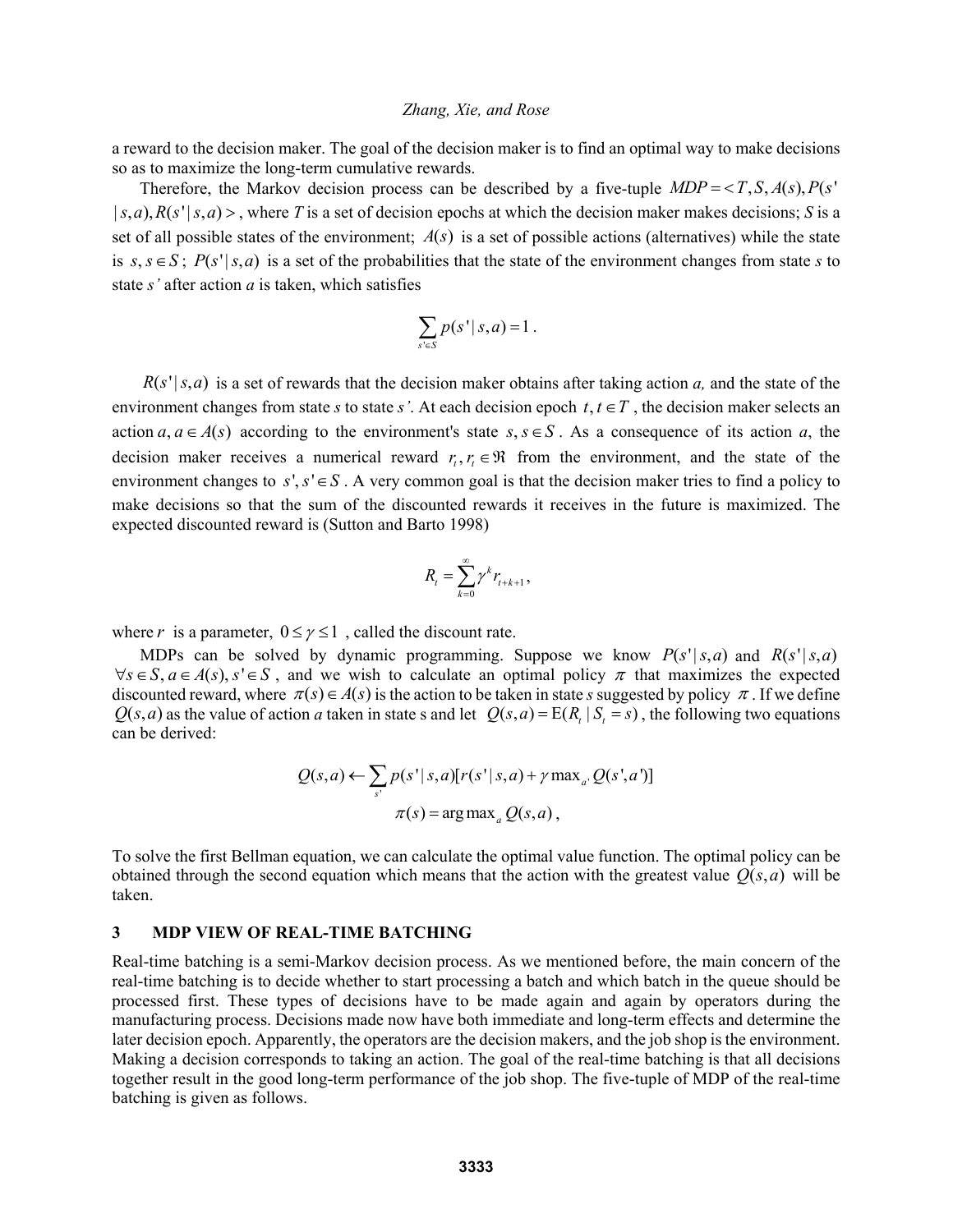## **3.1 Decision Epoch and Non-decision Epoch**

The state of the job shop is periodically observed in a fixed interval. This can prevent some batches from waiting too long. The state is also observed 1) when a job is released, 2) a job arrives at a machine, or 3) a machine becomes idle. This can make sure that the decision maker responds to state changes quickly. Decisions are made while 1) a job arrives at an idle batching machine; 2) a batching machine with a nonempty queue becomes idle; or 3) at a periodical observation point where a batching machine is idle, and the queue is not empty. We call these points of time decision epochs. Contrarily, no decisions are made 1) when a job is released or arrives at an occupied machine, 2) a machine with an empty queue becomes idle, or 3) at a periodical observation point where a batching machine is not idle, or the queue is empty. We call these moments non-decision epochs. The time between two successive epochs is random.

#### **3.2 Action Set**

Batches in the related queue at a decision epoch plus a dummy batch make up a batch list. Selections of a batch from the list form the action set. Selecting the dummy batch means no batches will be processed and the batches wait for more jobs. The dummy batch merges two decision-making problems to one selection problem. Each action is quantified by features of the concerned batch. For now, the following features are considered: processing time of the batch, waiting time of the batch, and quotient of current batch size and maximal batch size. For the dummy batch, the values of these features are all -1. At a non-decision epoch, either the related machine is occupied, or its queue is empty, so no action is taken. The dummy action is considered to be taken at the non-decision epoch to be consistent with decision epochs.

#### **3.3 State Space**

Based on queueing network theory, a state of job shops is defined by a set  $s = \{ s_m \}$ ,  $\forall m \in M$ ,  $s_m = (x_m, y_m, z_m, t_m)$ , where *M* is a set of machines;  $x_m, y_m, z_m$  respectively denote the number of jobs being traveling to, being waiting in front of, and being processed on machine  $m$ .  $t_m$  is the estimated remaining time that machine *m* becomes idle. If the machine is already idle,  $t_m = 0$ . In the multiple job family environment, the traveling jobs and the waiting jobs are grouped according to their families. *x* and *y* are two sets of the number of jobs in each group,  $x_m = \{x_m^f\}$ ,  $y_m = \{y_m^f\}$ , where *f* donates a job family,  $f \in F$ . *F* is a set of all job families. Finally, state space  $S = \{s\}$ . Obviously, the state space is infinite.

## **3.4 Reward Function**

The reward,  $r(s' | s, a) = (1 - \kappa)r_a + \kappa \Delta r_{s'}$ , includes two parts, where  $0 < \kappa < 1$  indicates the relative importance of the parts. The first part is the reward for the selected action. The second part is the reward for the state sojourning in a period, where  $\Delta$  is the time between two successive decision epochs. Both parts are normalized values. In our study, before the normalization,

$$
r_a = (n_b / n_{mb}) / (t_w / t_p),
$$

where  $t_w$  is the waiting time of the batch;  $t_p$  is the processing time of the batch;  $n_b$  is the current batch size;  $n<sub>mb</sub>$  is the maximal batch size. This formula indicates that selecting big batches with short waiting times will get more rewards. For the dummy batch,  $r_a = 0$ . The second part is considered to be the cost of holding jobs in the system, before the normalization,

$$
r_{s'} = -U \sum_{m \in M} \left( x_m + y_m + z_m \right),
$$

where  $\nu$  is the price of holding one job per time unit. In the multiple job family environment,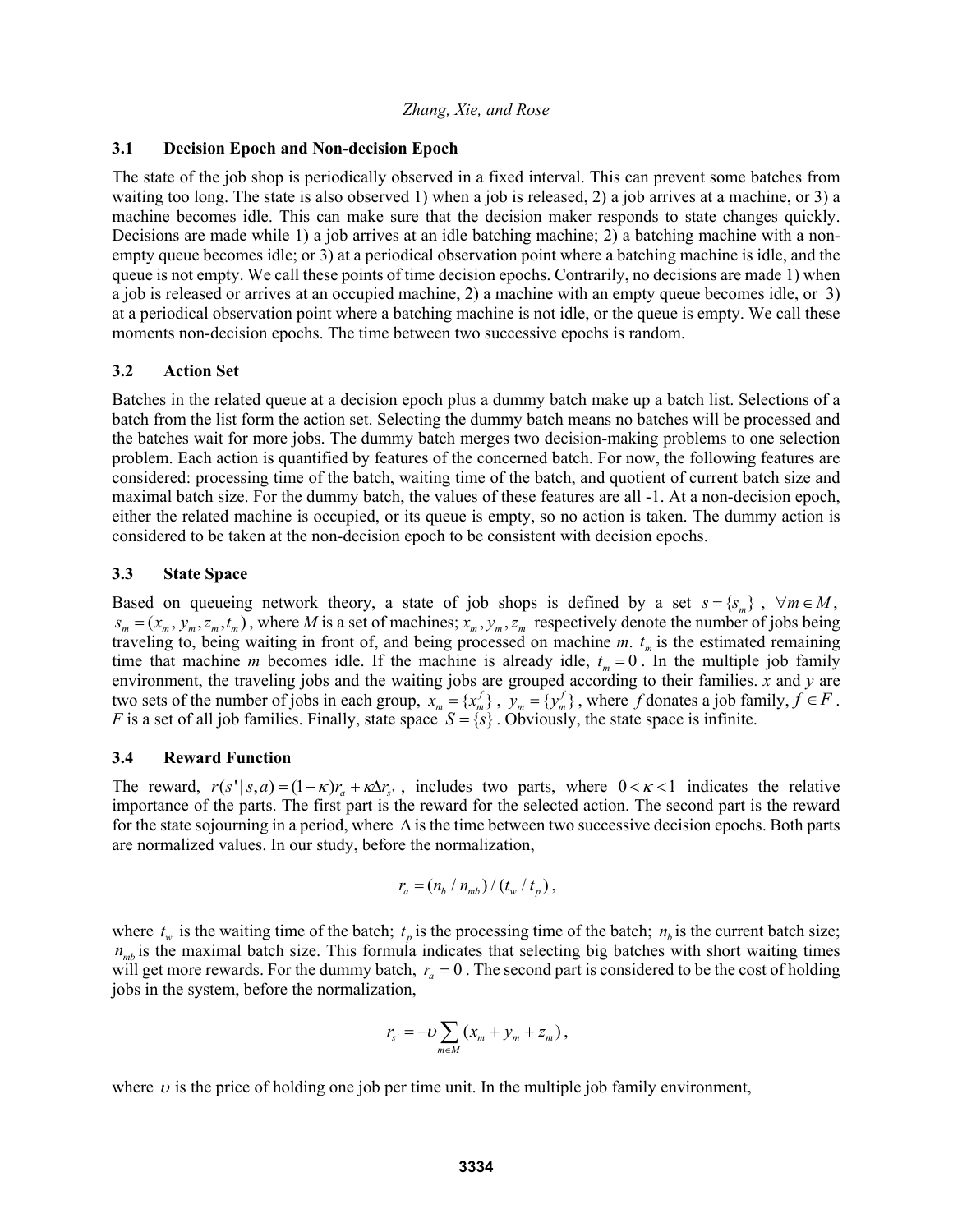$$
r_{s'} = -U\sum_{m \in M} \left( \sum_{f \in F} x_m^f + \sum_{f \in F} y_m^f + z_m \right).
$$

## **3.5 Transition Function**

The job shop is a discrete event system. After an action is taken, the next state depends only on the next event. The probability of the new state equals the probability that the related events occur first. For example, in a two machine and one job family system, the current state is  $s = (x_{m1}, y_{m1}, z_{m1}, t_{m1}, x_{m2}, y_{m2}, 0, 0)$ . After a batch is selected to process on machine *m2* and the next event is the batch completion at machine *m1*, the new state  $s' = (x_{m1}, y_{m1}, 0, 0, x_{m2}, y_{m2} - n_h, n_h, t_n)$ . The probability that the state changes from *s* to *s'* equals the probability that the batch completion event at machine *m1* occurs first. Even though the number of event types is very small in the job shop, the number of possible new states will be huge considering the places where the events occur and the concurrent events. Therefore, there is no way to list all probabilities that one state changes to another after an action is taken.

# **4 SIMULATION-BASED NEURAL FITTED Q LEARNING**

As we mentioned before, once optimal values of all state-action pairs are computed from the Bellman equation, the optimal policy can be derived from these optimal values by means of any greedy algorithm. However, the state transition probabilities must be given in the equation, which is impossible in the study. Therefore, we introduce Q learning (Watkins and Dayan 1992) to solve the MDP problem.

#### **4.1 Neural Fitted Q Learning**

Q learning is a model-free reinforcement learning technique, which means we do not need to know details of the model, like the transition probabilities. Q learning can be used to find an optimal action-selection policy for any given MDPs. It works by learning an action-value function that ultimately gives the expected reward of taking a given action in a given state and following the optimal policy thereafter. The Q learning is defined by

$$
Q(s,a) \leftarrow (1-\alpha)Q(s,a) + \alpha[r(s' | s,a) + \gamma \max_{a' \in A(s')} Q(s',a')].
$$

To use the Q learning, we face another problem. The MDP of the real-time batching has an infinite state space. But, only a part of the states can be explored, and their values can be computed. In order to generalize the obtained values to unexplored states, a parameterized value function  $Q(s, a)$  is needed. Because a feed-forward network with one hidden layer and enough neurons in the hidden layers can fit any finite input-output mapping problem (Ilonen et al. 2003), we use it to map the relationship between  $O(s, a)$ and  $(s, a)$ . The states and actions are inputs, and the value of the state-action pairs are the output of the neural network. This algorithm is called neural fitted Q learning (shown in Figure 1) which was first proposed by Riedmiller (2005).

## **4.2 Simulation-based Neural Fitted Q Learning (SNFQ)**

The neural fitted Q learning always tries to observe and interact with the real system. In our study, it is not practicable to interact with the job shops. Thus, we adopt a simulation model of the job shops instead. The algorithm will observe and interact with the simulation. The simulation explores the state space and accomplishes the state transitions. The improved algorithm is shown in Figure 2. First, the neural network Q is initialized arbitrarily. Then we start the simulation. Once a job arrival or completion event or a cyclic observation event occurs, we pause the simulation and collect data including the old and current states, the action taken before, the rewards, and the action set in the current state. The value of the action  $Q(s^-, a^-)$  is re-calculated by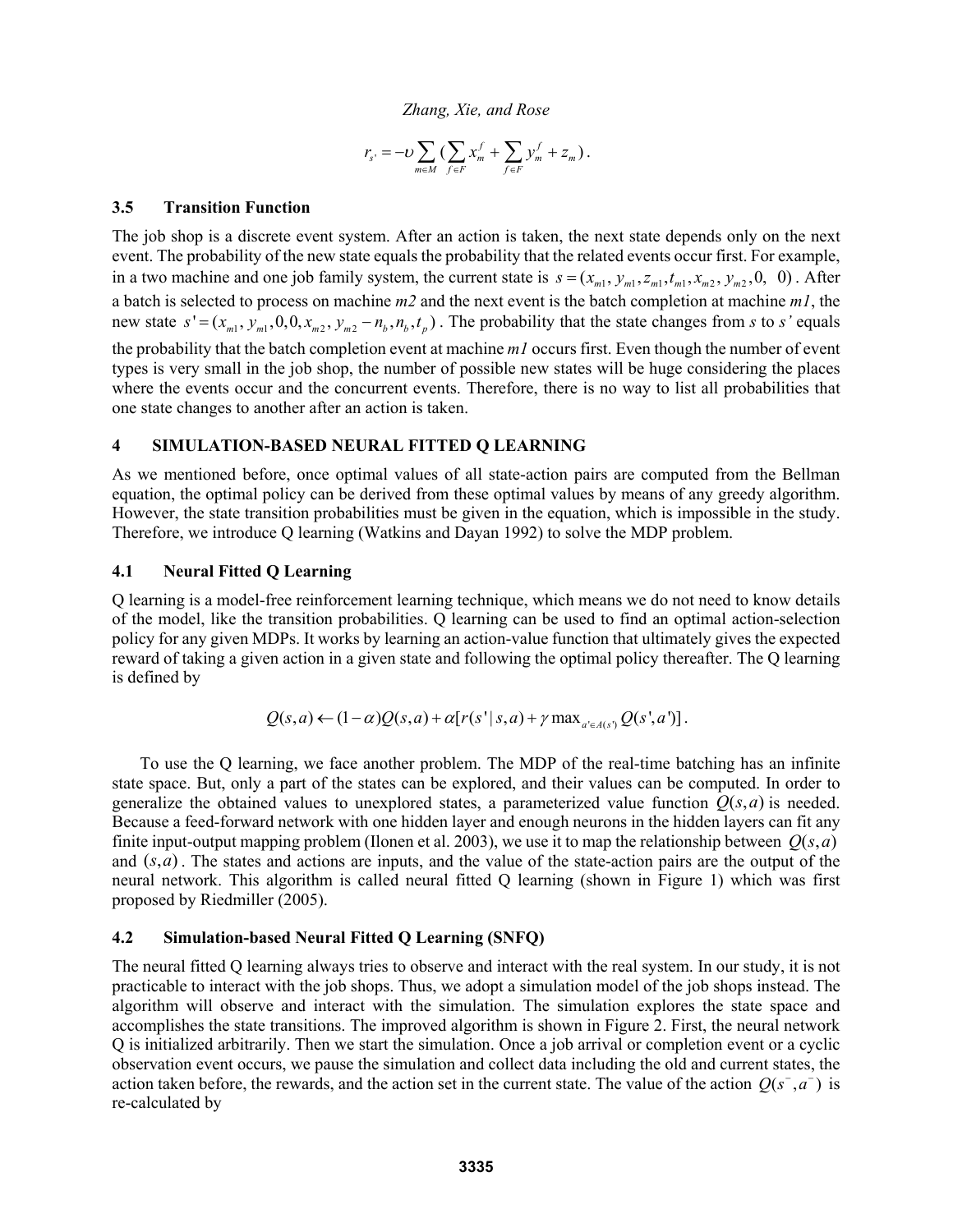```
Initialize neural networks Q arbitrarily, let i=0 
While i < Max iteration number, do 
    Initialize current state s
   While s \neq s^f, do
        Take action a using a policy derived from Q 
       Observe new state S', r(s' | s, a), and action set A(s') in state S'
        Generate a training pattern 
            Input=<s, a> 
           \text{Output} = r(s' | s, a) + \gamma \max_{a' \in A(s')} Q(s', a') Train neural networks Q using the pattern 
        s \leftarrow s' End 
    i=i+1 
End 
Output a deterministic policy, \pi, so that
         \pi(s) = arg max Q(s, a)
```
Figure 1: Neural fitted Q learning.

 $Q(s^-, a^-) \leftarrow r(s | s^-, a^-) + \gamma \max_{a' \in A(s)} Q(s, a'),$ 

where  $r(s | s^-, a^-)$  is obtained from the reward function and  $Q(s, a')$  is computed from the neural network. Meanwhile, the neural networks are updated by the new pattern, i.e.,  $\langle s^-, a^-, Q(s^-, a^-) \rangle$ . After that, we make decisions according to the updated neural networks and resume the simulation. The algorithm terminates when the simulation ends.

We can see that the initial value of action obtained from the initial neural networks is improved after the update by means of the new information from the simulation. The initial neural networks are also improved after the training process by using the improved date, i.e., the new value of action. In the following round, the value of action will be further improved by not only the new information from the simulation but also the improved neural networks. Naturally, the longer the simulation run, the more states are explored, and the better the neural network is trained.

#### **5 EXPERIMENTS**

The proposed approach is applied in a small example job shop, shown in Figure 3. The job shop contains three machines (M1, M2, and M3) and produces two products (Pa and Pb) with two process flows. All machines are batching machines. The maximal batch sizes are 3, 3, and 8 jobs respectively. Machine M3 can process both Pa and Pb, and only the jobs of the same product can be put in a batch. The interarrival release times of Pa and Pb are exponentially distributed with mean 5 and 8 time units. The travel times and processing times follow normal distributions. The objective is to minimize the average cycle time.

We create a discrete event simulation model of the example shop. The model is used in both learning phase and validation phase. Since a decision we made now has insignificant influence on the future in our case, the discount factor  $\gamma$  is set to a small value of 0.1. The parameters in the reward function have the following values:  $\kappa = 0.8$ ,  $\nu = 0.025$ , because if we can always keep the WIP level as low as possible, the objective (the cycle time) will be minimized. Thus, we gave  $\kappa$  a big value of 0.8, which means the reward is mainly dependent on the holding cost of jobs in the system. A neural network is built with 18 inputs which is similar to the study of Zhang and Rose (2013), and one hidden layer, because one hidden layer is sufficient for the large majority of problems. According to an empirically-derived rule that the optimal size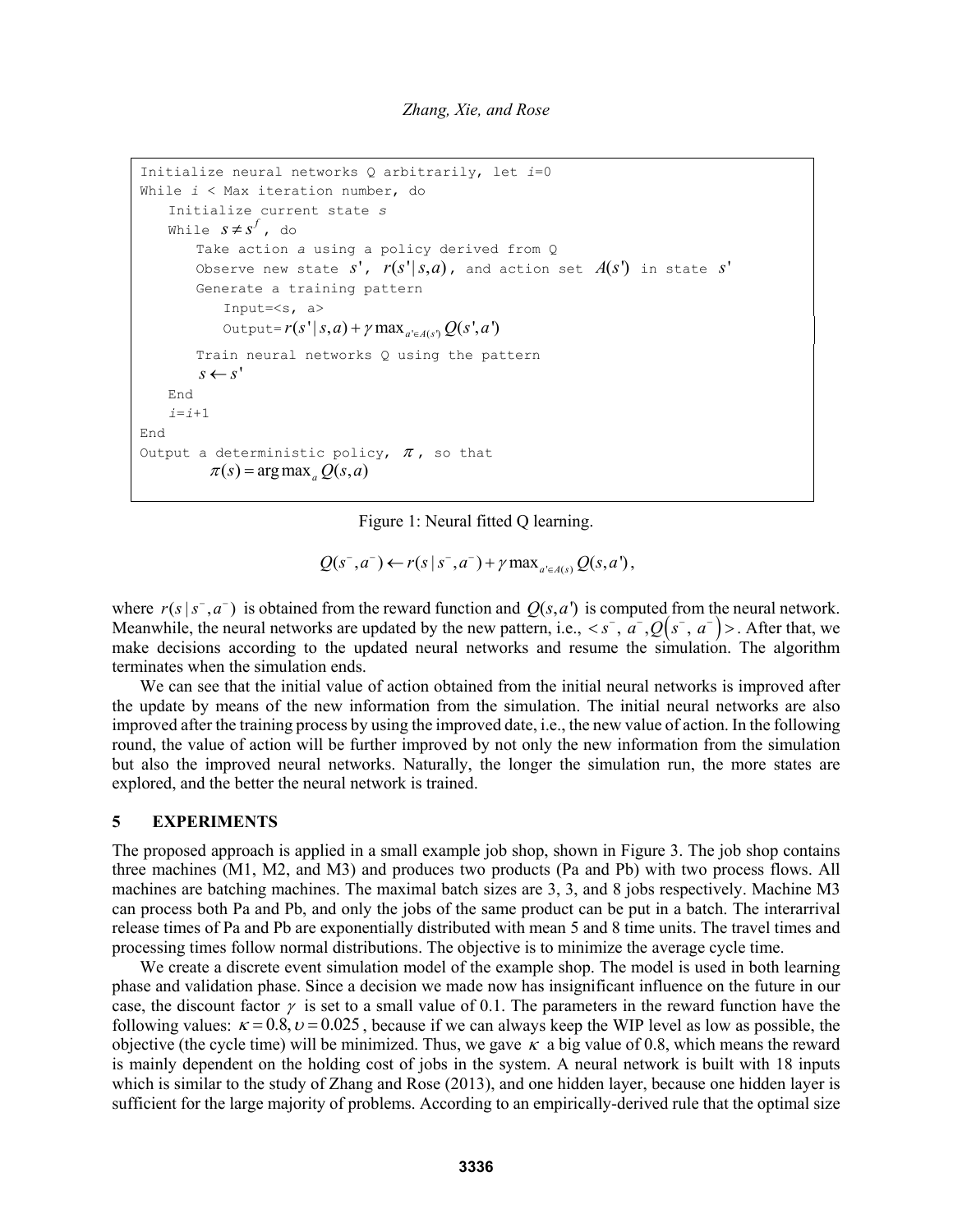of the hidden layer is usually between the size of the input and size of the output layers, we put six neurons in the hidden layer. In the learning phase, the simulation runs for 5 hours of real time. In the validation phase, the simulation runs 5 times for 100,000 units of simulation time each.

```
Initialize neural networks Q arbitrarily 
Set previous state s^-=null and previous action a^-=nullStart simulation 
Once an arrival or completion or cyclic observation event occurs, Do 
     s \leftarrow current state, A(s) \leftarrow current action set (batch list)
 If s
 is not null, Then 
           Q(s^-, a^-) \leftarrow r(s | s^-, a^-) + \gamma \max_{a' \in A(s)} Q(s, a'),
          Update neural networks Q with pattern \langle s^-, a^-, Q(s^-, a^-) \rangle,
     End If 
     Select a batch through \varepsilon -greedy derived from the neural networks,
a = \begin{cases} \arg \max_{a^* \in A(s)} Q(s, a^*) \\ 0 \leq a \leq a \end{cases}(A(s))a = \begin{cases} \argmax_{a^* \in A(s)} Q(s, a) \end{cases}= \begin{cases} \argmax_{a^* \in A(s)} Q(s,a^*) & \text{if } s < \varepsilon \\ random(A(s)) & otherwise \end{cases}\overline{\mathcal{L}}s^- \leftarrow s, a^- \leftarrow aEnd simulation when a terminate condition is met
```
Figure 2: Simulation-based neural fitted Q learning.



Figure 3: A job shop with three batching machines and two types of product.

The trained neural network is simply used as a decision rule, which calculates priority values of batches (including the dummy batch) in the queue. The decisions are made on the basis of the values, i.e., the batch with the greatest value will be selected. If a dummy batch has the highest value, no batch is selected, and the machine will be kept idle and wait for more jobs. The proposed algorithm (SNFQ) is compared with the MBS, MWT, and DBH rules. All of the sequencing decisions are made by the FIFO rule. The result is shown in Table 1. Our approach SNFQ produces the shortest average cycle time and the lowest average WIP level. The insignificant variation in the number of finished jobs is mainly caused by stochastic processes of the job release and is ignored in the comparison.

#### **6 CONCLUSIONS**

The real-time batching is a sequential decision-making problem, which can be addressed as a five-tuple Markov decision process. The study defines the five-tuple of MDP of the real-time batching, including the action set, state space, reward function, transition function, and decision epochs. Because of the infinite state space, a neural fitted Q learning is introduced to solve the MDP. The neural fitted Q learning can generalize the visited state to an unknown state. A simulation model is built to replace the real job shop. The algorithm interacts with the simulation and learns the batching knowledge gradually. The experimental results show that our approach performs better than conventional decision rules. However, several questions remain unanswered at present: 1) are there any other reward functions better than the current one; 2) how can we obtain the optimal parameters of the approach, such as the interval of the cyclic observations in the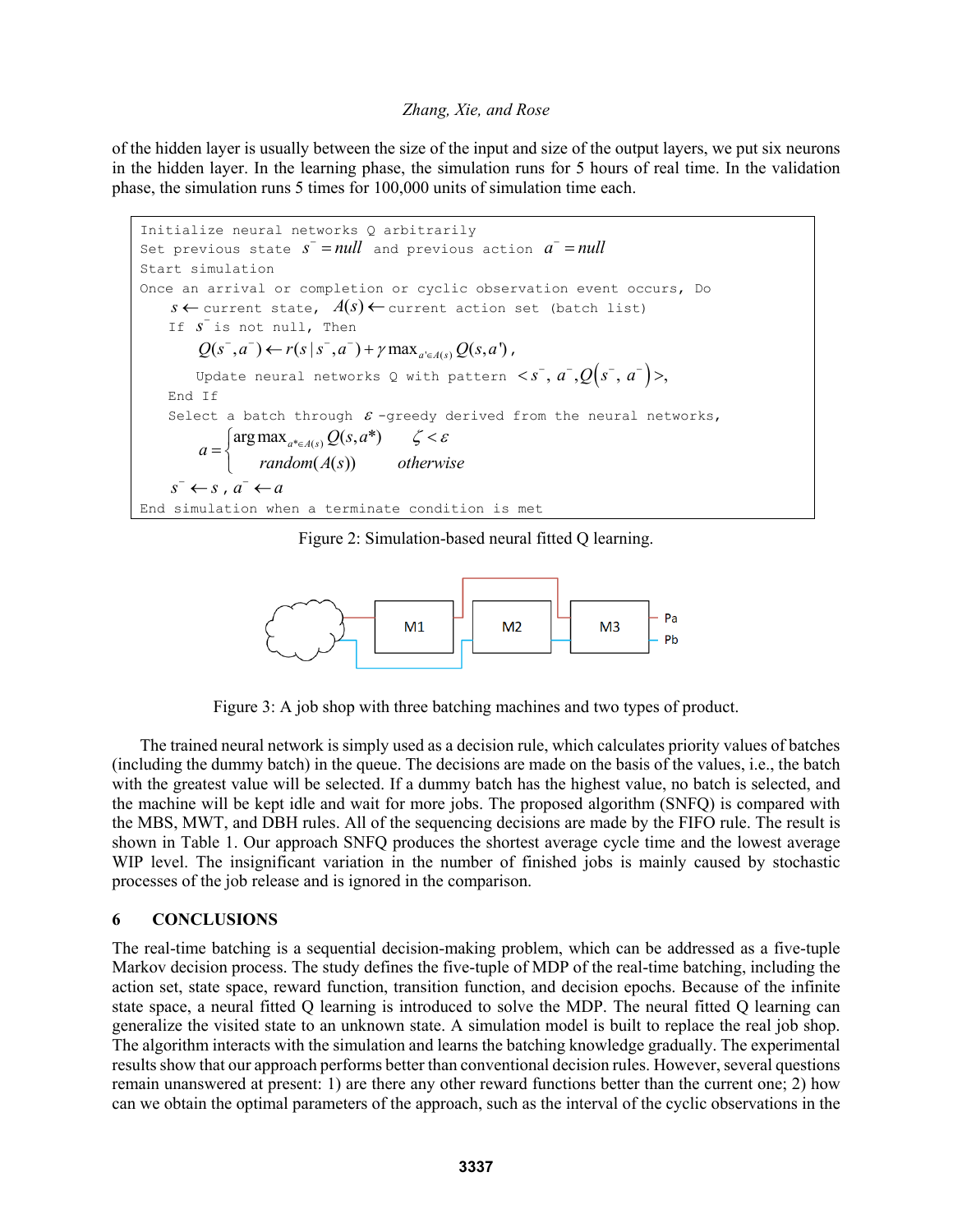simulation, the discount factor in Q learning, the number of neurons in the neural networks, and so on; 3) how do simulation, Q learning, and neural networks affect each other and the whole performance of the approach? A further study with more focus on these questions is, therefore, suggested.

| Items                         | Approach       | MBS+FIFO | MWT+FIFO | DBH+FIFO | <b>SNFQ</b> |
|-------------------------------|----------------|----------|----------|----------|-------------|
| Avg. Cycle<br>Time            | Pa             | 40.32    | 51.98    | 39.32    | 38.87       |
|                               | Ph             | 68.66    | 73.91    | 68.47    | 66.09       |
|                               | Summary        | 51.13    | 60.62    | 50.65    | 49.40       |
| Avg. WIP                      | P <sub>a</sub> | 8.06     | 10.40    | 7.86     | 7.77        |
|                               | Ph             | 8.58     | 9.24     | 8.56     | 8.26        |
|                               | Summary        | 16.65    | 19.63    | 16.42    | 16.04       |
| Number of<br>Finished<br>Jobs | Pa             | 20068    | 19967    | 19937    | 20009       |
|                               | Ph             | 12477    | 12547    | 12536    | 12503       |
|                               | Summary        | 32645    | 32514    | 32473    | 32512       |

Table 1: Comparison between the proposed approach and selected decision rules.

#### **REFERENCES**

- Ahmadi, J. H., R. H. Ahmadi, S. Dasu, and C. S. Tang. 1992. "Batching and Scheduling Jobs on Batch and Discrete Processors." *Operations Research* 40(4):750-763.
- Blackstone, J. H., D. T. Phillips, and G. L. Hogg. 1982. "A State-of-the-Art Survey of Dispatching Rules for Manufacturing Job Shop Operations." *The International Journal of Production Research* 20(1):27- 45.
- Brucker, P., A. Gladky, H. Hoogeveen, M. Y. Kovalyov, C. N. Potts, T. Tautenhahn, and S. L. Van De Velde. 1998. "Scheduling a Batching Machine." *Journal of scheduling* 1(1):31-54.
- Fowler, J. W., G. L. Hogg, and D. T. Phillips. 1992. "Control of Multiproduct Bulk Service Diffusion/Oxidation Processes." *IIE transactions* 24(4):84-96.
- Gabel, T., and M. Riedmiller. 2007. "Adaptive Reactive Job-Shop Scheduling with Reinforcement Learning Agents." *International Journal of Information Technology and Intelligent Computing* 2(4), w/o page numbers.
- Glassey, C. R., and W. W. Weng. 1991. "Dynamic Batching Heuristic for Simultaneous Processing." *IEEE transactions on semiconductor manufacturing* 4(2):77-82.
- Ilonen, J., J.-K. Kamarainen, and J. Lampinen. 2003. "Differential Evolution Training Algorithm for Feed-Forward Neural Networks." *Neural Processing Letters* 17(1):93-105.
- Neuts, M. F. 1967. "A General Class of Bulk Queues with Poisson Input." *The Annals of Mathematical Statistics* 38(3):759-770.
- Potts, C. N., and M. Y. Kovalyov. 2000. "Scheduling with Batching: A Review." *European Journal of Operational Research* 120(2):228-249.
- Riedmiller, M. 2005. "Neural Fitted Q Iteration–First Experiences with a Data Efficient Neural Reinforcement Learning Method." In *Proceedings of the European Conference on Machine Learning*, edited by J. Gama et al., 317-328. Berlin, Heidelberg: Springer.
- Sutton, R. S., and A. G. Barto. 1998. *Reinforcement Learning: An Introduction*. Cambridge, London: MIT Press.
- Watkins, C. J., and P. Dayan. 1992. "Q-Learning." *Machine learning* 8(3-4):279-292.